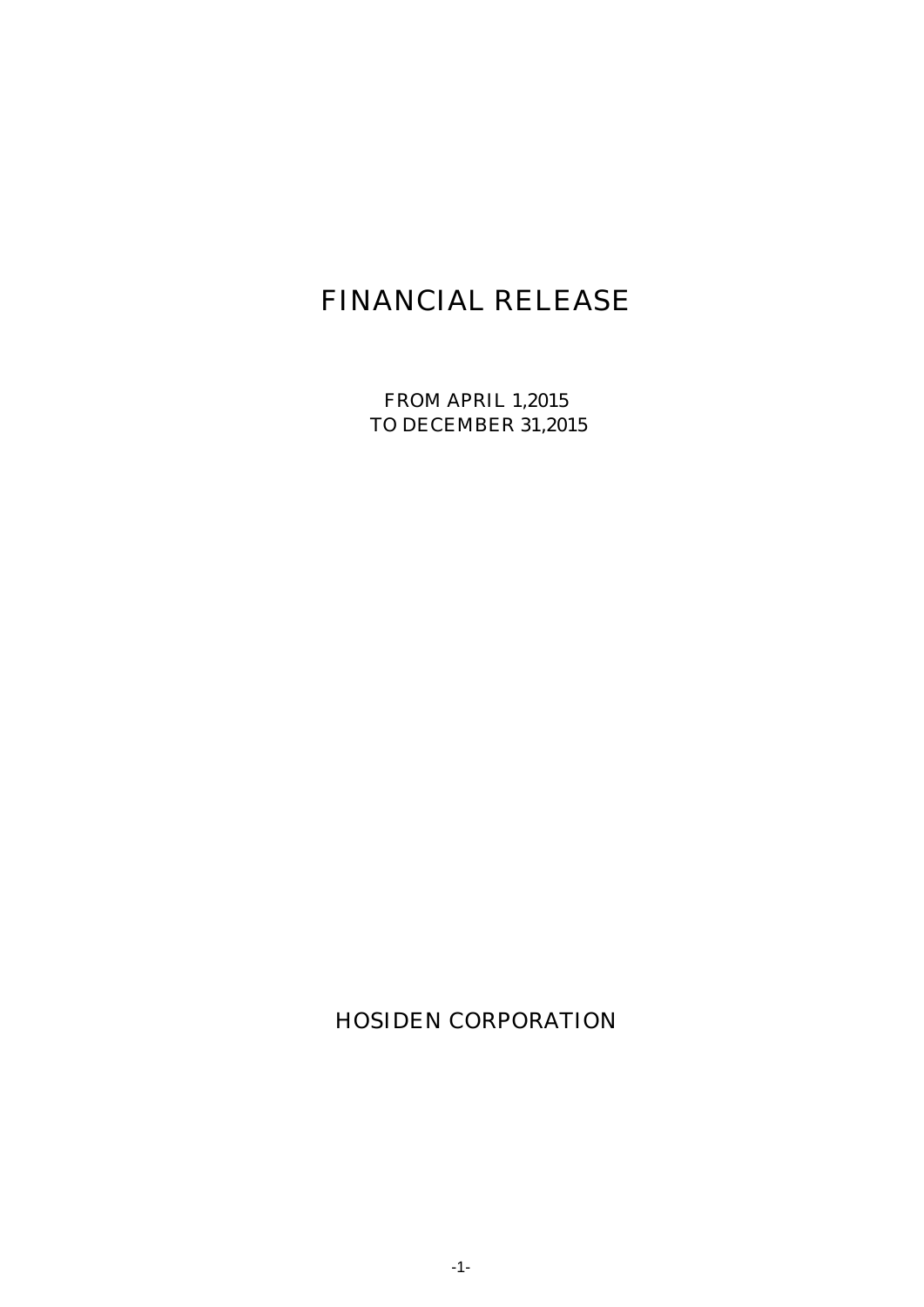Percentages indicate year - on - year changes

### 1. Consolidated Results For The Nine Months Ended December.31,2015

#### Millions of yen  $\alpha_{\%}$  |Millions of yen  $\alpha_{\%}$  |Millions of yen  $\alpha_{\%}$  |Millions of yen  $\alpha_{\%}$ Nine months ended Dec.31,2015 Nine months ended Dec.31,2014 Percentages indicate year - on - year changes (1,616) - (56.8) Profit attributable to Net Sales Operating Income Ordinary Income Profit attributable<br>owners of parent 2,041 - - 115,504 111,098 4.0 (34.0) (2,683) (1,370) (6,334) 635 - (25.8)

#### (1)Consolidated Operating Resultss(Nine months ended Dec.31,2015)

|                               | <b>Net Income</b> | <b>Diluted Net</b>      |
|-------------------------------|-------------------|-------------------------|
|                               | Per Share         | <b>Income Per Share</b> |
|                               | Yen               | Yen                     |
| Nine months ended Dec.31,2015 | (102.72)          |                         |
| Nine months ended Dec.31,2014 | 9.70              |                         |

### (2)Consolidated Financial Position(As of Dec.31,2015 and as of March.31,2015)

|                     | <b>Total Assets</b> | <b>Net Assets</b>      | <b>Shareholders' Equity Ratio</b> |
|---------------------|---------------------|------------------------|-----------------------------------|
|                     | Millions of yen     | <b>Millions of yen</b> | $\frac{0}{0}$                     |
| As of Dec. 31, 2015 | 116,784             | 81,083                 | 69.4                              |
| As of Mar.31,2015   | 128,517             | 89,918                 | 70.0                              |

#### 2.Dividends(Year ended March.31,2015 and the year ending March.31,2016)

|                 | Dividends per Share(Yen) |                                        |                          |                          |       |
|-----------------|--------------------------|----------------------------------------|--------------------------|--------------------------|-------|
|                 | 1st quarter              | 2nd quarter<br>Year-end<br>3rd quarter |                          |                          |       |
|                 | Yen                      | Yen.                                   | Yen                      | Yen                      | Yen   |
| 2015            | $\overline{\phantom{a}}$ | 5.00                                   | $\overline{\phantom{a}}$ | 5.00                     | 10.00 |
| 2016            | $\overline{\phantom{0}}$ | 5.00                                   | $\overline{\phantom{a}}$ | $\overline{\phantom{a}}$ | -     |
| 2016(Projected) | $\overline{\phantom{a}}$ | $\overline{\phantom{a}}$               | $\overline{\phantom{a}}$ | 5.00                     | 10.00 |

### 3.Consolidated Forecasts for the year ending March.31,2016

|                           | <b>Net Sales</b> |       | <b>Operating Income</b> |   | <b>Ordinary Income</b> |   | Profit attributable to<br>owners of parent |   | Net Income Per Share |
|---------------------------|------------------|-------|-------------------------|---|------------------------|---|--------------------------------------------|---|----------------------|
|                           | Millions of ven  | %     | Millions of ven         | % | Millions of ven        | % | Millions of ven                            | % | Yen l                |
| Year ending March.31,2016 | 144.000          | (2.9) | (2,000)                 |   | 1,900)                 |   | (6,500)                                    |   | (105.50)             |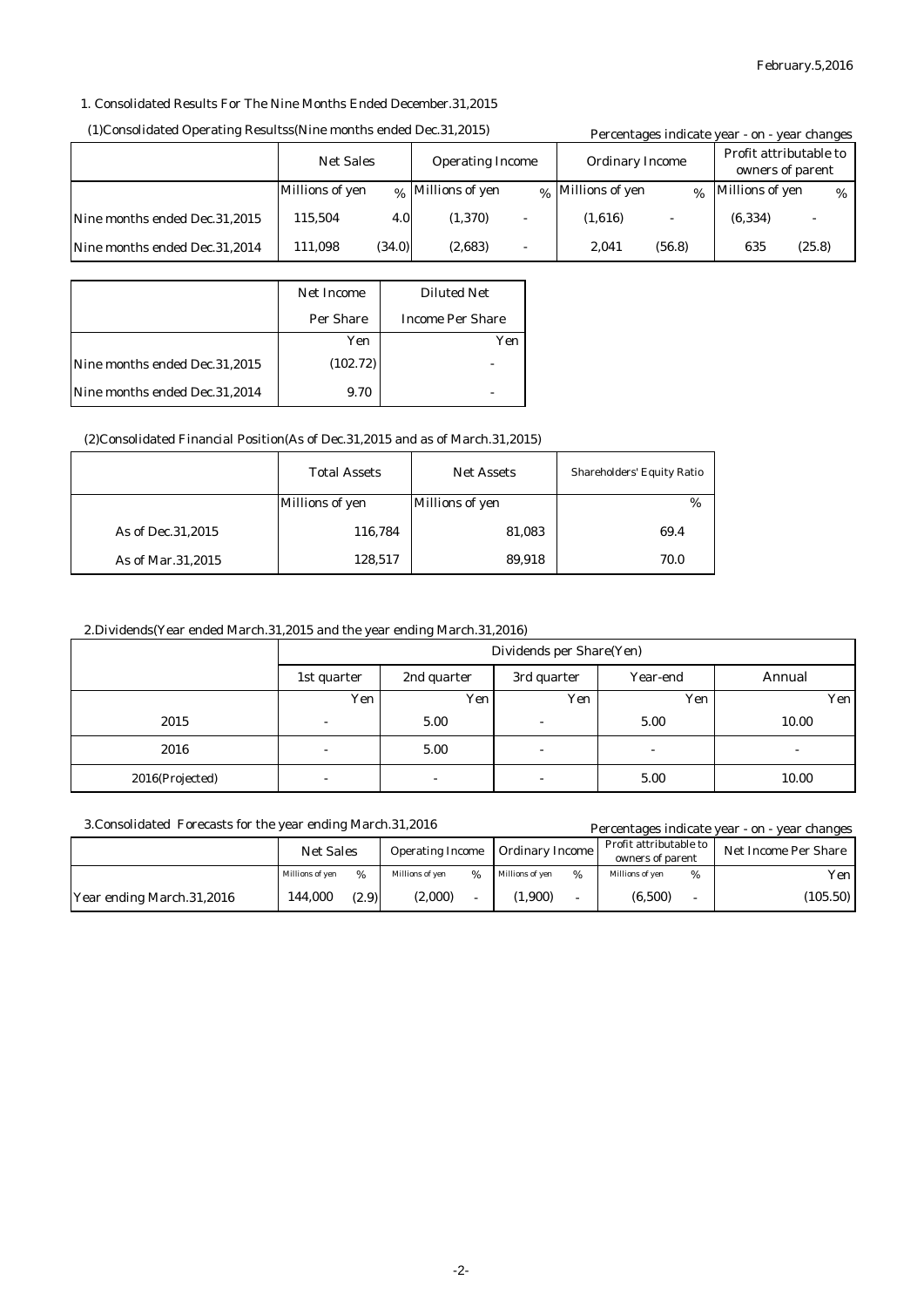## CONSOLIDATED BALANCE SHEET

Yen (millions)

| <b>ASSETS</b>                                     |                     |                   |
|---------------------------------------------------|---------------------|-------------------|
| <b>ACCOUNT ITEMS</b>                              | As of March.31,2015 | As of Dec.31,2015 |
| <b>Current Assets</b>                             |                     |                   |
| 1. Cash and Deposits                              | 34,641              | 32,917            |
| 2. Notes Receivable and Accounts Receivable-Trade | 24,953              | 24,431            |
| 3. Short-Term Investment Securities               | 21,500              | 19,101            |
| 4. Inventories                                    | 22,061              | 17,967            |
| 5. Other Current Assets                           | 5,748               | 6,314             |
| <b>6. Allowance for Doubtful Receivables</b>      | (47)                | (37)              |
| <b>Total of Current Assets</b>                    | 108,860             | 100,695           |
| <b>Fixed Assets</b>                               |                     |                   |
| <b>Property, Plant and Equipment</b>              | 13,524              | 11,030            |
| <b>Intangible Assets</b>                          | 405                 | 231               |
| <b>Investments and Other Assets</b>               |                     |                   |
| 1. Investment Securities                          | 4,411               | 4,105             |
| 2. Other Investments                              | 1,657               | 1,061             |
| <b>Allowance for Doubtful Receivables</b>         | (341)               | (341)             |
| <b>Total of Investments and Other Assets</b>      | 5,727               | 4,826             |
| <b>Total of Fixed Assets</b>                      | 19,657              | 16,088            |
| <b>Total Assets</b>                               | 128,517             | 116,784           |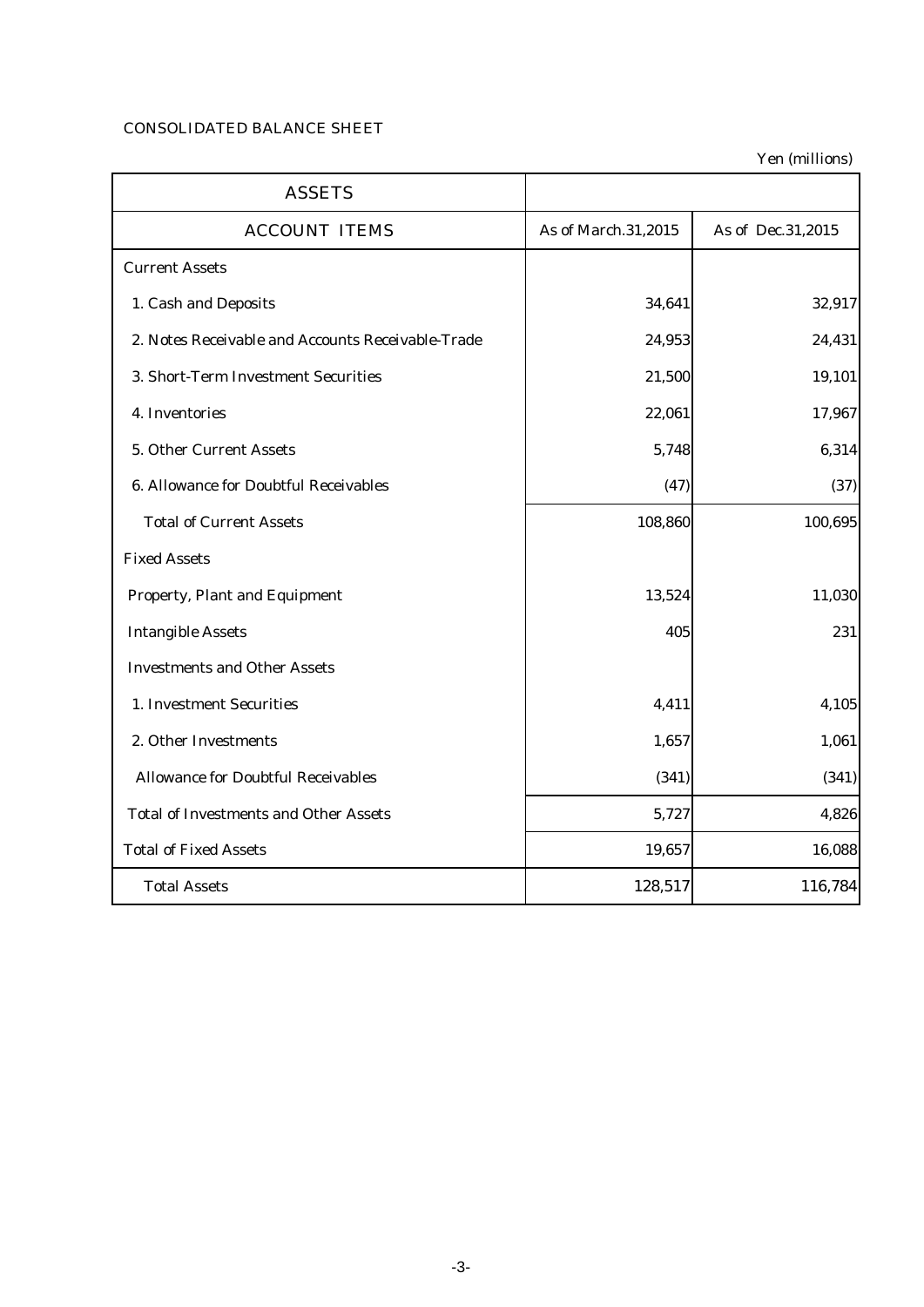Yen (millions)

|                                                              |                     | ren (mumons)      |
|--------------------------------------------------------------|---------------------|-------------------|
| <b>LIABILITIES</b>                                           |                     |                   |
| <b>ACCOUNT ITEMS</b>                                         | As of March.31,2015 | As of Dec.31,2015 |
| <b>Current Liabilities</b>                                   |                     |                   |
| 1. Notes Payable and Accounts Payable-Trade                  | 18,662              | 15,459            |
| 2. Short-term Debt                                           | 8,275               | 8,594             |
| 3. Income Tax Payable                                        | 1,552               | 716               |
| 4. Other Current Liabilities                                 | 3,732               | 3,586             |
| <b>Total of Current Liabilities</b>                          | 32,222              | 28,357            |
| <b>Long-term Liabilities</b>                                 |                     |                   |
| 1. Retirement Allowance                                      | 5,438               | 5,460             |
| 2. Other Long-term Liabilities                               | 937                 | 1,882             |
| <b>Total of Long-term Liabilities</b>                        | 6,376               | 7,343             |
| <b>Total Liabilities</b>                                     | 38,598              | 35,700            |
| <b>SHAREHOLDERS' EQUITY</b>                                  |                     |                   |
| <b>Owner's Equity</b>                                        |                     |                   |
| 1. Common Stock                                              | 13,660              | 13,660            |
| 2. Additional Paid-in Capital                                | 19,596              | 19,596            |
| 3. Retained Earnings                                         | 62,659              | 55,701            |
| 4. Treasury Stock                                            | (5,998)             | (7,599)           |
| <b>Total of Owner's Equity</b>                               | 89,917              | 81,359            |
| <b>Accumulated Other Comprehensive Income</b>                |                     |                   |
| 1. Unrealized Gains on other Securities                      | 1,718               | 1,651             |
| 2. Foreign Currency Translation Adjustments                  | (1,787)             | (2,010)           |
| 3. Remeasurements of Defined Benefit Plans                   | 70                  | 83                |
| <b>Total of Accumulated Other Comprehensive Income(Loss)</b> | $\bf{0}$            | (275)             |
| <b>Total Shareholders' Equity</b>                            | 89,918              | 81,083            |
| <b>Total Liabilities and Shareholders' Equity</b>            | 128,517             | 116,784           |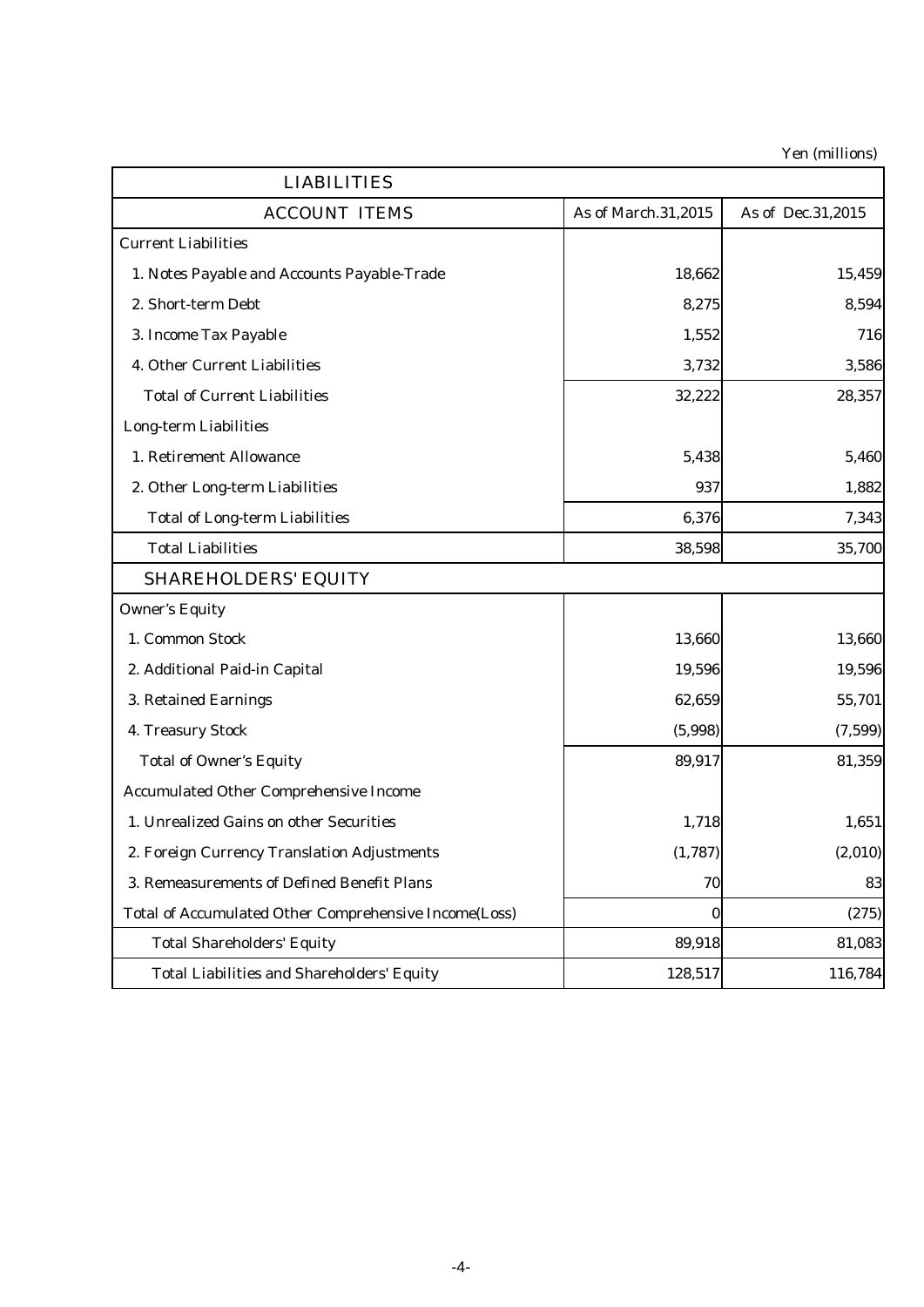#### CONSOLIDATED STATEMENT OF INCOME

|                                                         |                                   | Yen (millions)                    |
|---------------------------------------------------------|-----------------------------------|-----------------------------------|
| <b>ACCOUNT ITEMS</b>                                    | Nine months ended<br>Dec. 31,2014 | Nine months ended<br>Dec. 31,2015 |
| <b>Net Sales</b>                                        | 111,098                           | 115,504                           |
| <b>Cost of Sales</b>                                    | 105,441                           | 108,635                           |
| <b>Gross Profit</b>                                     | 5,657                             | 6,868                             |
| Selling, General and Administrative Expenses            | 8,341                             | 8,239                             |
| <b>Operating Income(Loss)</b>                           | (2,683)                           | (1, 370)                          |
| <b>Non-Operating Income</b>                             | 4,829                             | 203                               |
| 1. Interest Income                                      | 46                                | 39                                |
| 2. Dividends Received                                   | 49                                | 59                                |
| 3. Exchange Gain                                        | 4,559                             |                                   |
| 4. Other                                                | 173                               | 104                               |
| <b>Non-Operating Expenses</b>                           | (103)                             | (449)                             |
| 1. Interest Expenses                                    | (91)                              | (105)                             |
| 2. Exchange Loss                                        |                                   | (322)                             |
| 3. Other                                                | (12)                              | (21)                              |
| <b>Ordinary Income(Loss)</b>                            | 2,041                             | (1,616)                           |
| <b>Extraordinary Income</b>                             | 49                                | $\boldsymbol{3}$                  |
| 1. Gains on Sales of Fixed Assets                       | 10                                | 3                                 |
| 2. Gains on Sales of Investment Securities              | 39                                |                                   |
| <b>Extraordinary Loss</b>                               | (14)                              | (3,012)                           |
| 1. Loss on Disposal and sales of Fixed Assets           | (13)                              | (4)                               |
| 2. Loss on Valuation of Investment Securities           |                                   | (212)                             |
| 3. Impairment Losses on Fixed Assets                    |                                   | (2,793)                           |
| 4. Other                                                | (0)                               | (2)                               |
| Income (Loss) before Income Taxes                       | 2,076                             | (4,625)                           |
| <b>Income Taxes</b>                                     | 1,440                             | 1,708                             |
| 1. Current Income Taxes                                 | 1,454                             | 563                               |
| 2. Income Taxes Refunded                                |                                   | (572)                             |
| 3. Deferred Income Taxes                                | (13)                              | 1,718                             |
| Net Income(Loss)                                        | 635                               | (6, 334)                          |
| Profit (loss) attributable to non-controlling interests |                                   |                                   |
| Profit (loss) attributable to owners of parent          | 635                               | (6, 334)                          |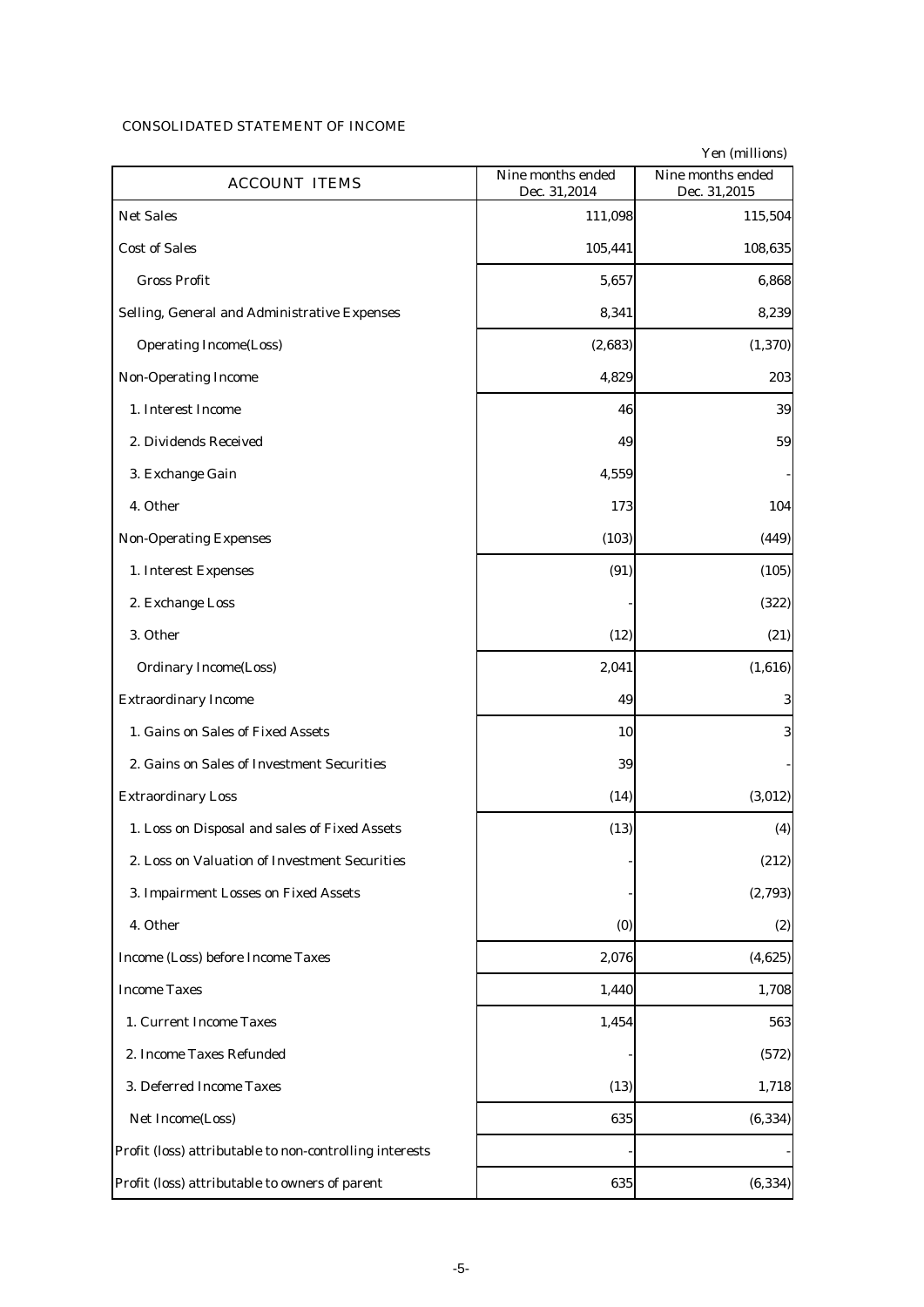|                                                                   |                                   | Yen (millions)                    |
|-------------------------------------------------------------------|-----------------------------------|-----------------------------------|
| <b>ACCOUNT ITEMS</b>                                              | Nine months ended<br>Dec. 31,2014 | Nine months ended<br>Dec. 31,2015 |
| Net Income(Loss)                                                  | 635                               | (6, 334)                          |
| <b>Other Comprehensive Income</b>                                 |                                   |                                   |
| Net unrealized Holding Gains (Loss) on Securities                 | 222                               | (67)                              |
| <b>Foreign Currency Translation Adjustments</b>                   | 55                                | (222)                             |
| <b>Remeasurements of Defined Benefit Plans</b>                    | 23                                | 13                                |
| <b>Total Other Comprehensive Income</b>                           | 300                               | (276)                             |
| <b>Comprehensive Income</b>                                       | 936                               | (6, 610)                          |
| Comprehensive Income attributable to                              |                                   |                                   |
| Comprehensive income attributable to<br>owners of parent          | 936                               | (6, 610)                          |
| Comprehensive income attributable to<br>non-controlling interests |                                   |                                   |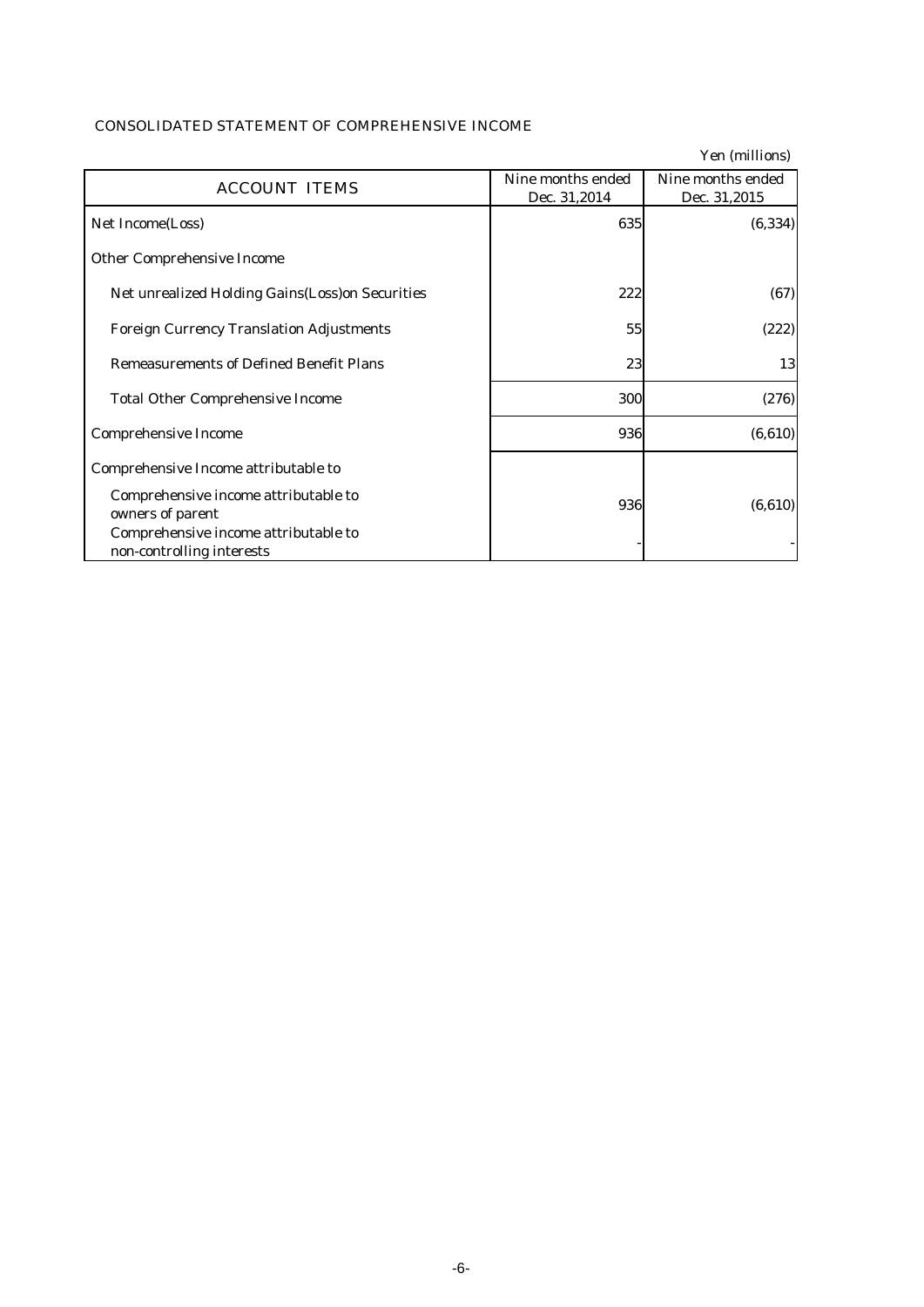# CONSOLIDATED STATEMENTS OF CASH FLOWS Yen (millions)

| <b>ACCOUNT ITEMS</b>                                                   | Nine months ended<br>Dec. 31,2014 | Nine months ended<br>Dec. 31,2015 |
|------------------------------------------------------------------------|-----------------------------------|-----------------------------------|
| <b>Operating Activities</b>                                            |                                   |                                   |
| 1. Profit(-loss) before income taxes                                   | 2,076                             | (4,625)                           |
| 2. Depreciation                                                        | 1,566                             | 2,001                             |
| 3. Impairment losses on fixed assets                                   |                                   | 2,793                             |
| 4. Decrease(-increase) in notes and accounts receivables -trade        | (8,997)                           | (216)                             |
| 5. Decrease(-increase) in inventories                                  | 1,065                             | 3,903                             |
| 6. Decrease(-increase) in accounts receivables from<br>sub-contractors | 252                               | 136                               |
| 7. Increase(-decrease) in notes and accounts<br>payable-trade          | 1,907                             | (2, 340)                          |
| 8. Other -net                                                          | (845)                             | (1, 187)                          |
| Sub-total                                                              | (2,975)                           | 464                               |
| 9. Interest and dividends - received                                   | 94                                | 99                                |
| 10. Interest - paid                                                    | (86)                              | (101)                             |
| 11. Income taxes- paid                                                 | (1,009)                           | (1, 834)                          |
| 12. Income taxes-refunded                                              | 173                               | 610                               |
| Net cash provided by operating activities                              | (3, 803)                          | (759)                             |
| <b>Investing Activities</b>                                            |                                   |                                   |
| 1. Decrease(-increase) from deposits                                   | 111                               | 49                                |
| 2. Capital expenditures                                                | (2,644)                           | (1,604)                           |
| 3. Other-net                                                           | (81)                              | 144                               |
| Net cash used in investing activities                                  | (2,614)                           | (1, 410)                          |
| <b>Financing Activities</b>                                            |                                   |                                   |
| 1. Increase(-decrease) in short-term debt                              | (130)                             | 775                               |
| 2. Purchases of treasury stock                                         | (2,000)                           | (1,600)                           |
| 3. Dividends paid                                                      | (661)                             | (623)                             |
| Net cash used in financing activities                                  | (2,792)                           | (1, 449)                          |
| Effect of Exchange Rate Changes on Cash and Cash Equivalents           | 517                               | (438)                             |
| Net Increase (-Decrease) in Cash and Cash Equivalents                  | (8,692)                           | (4,058)                           |
| Cash and Cash Equivalents at Beginning of Period                       | 54,259                            | 55,744                            |
| Cash and Cash Equivalents at End of Period                             | 45,567                            | 51,686                            |